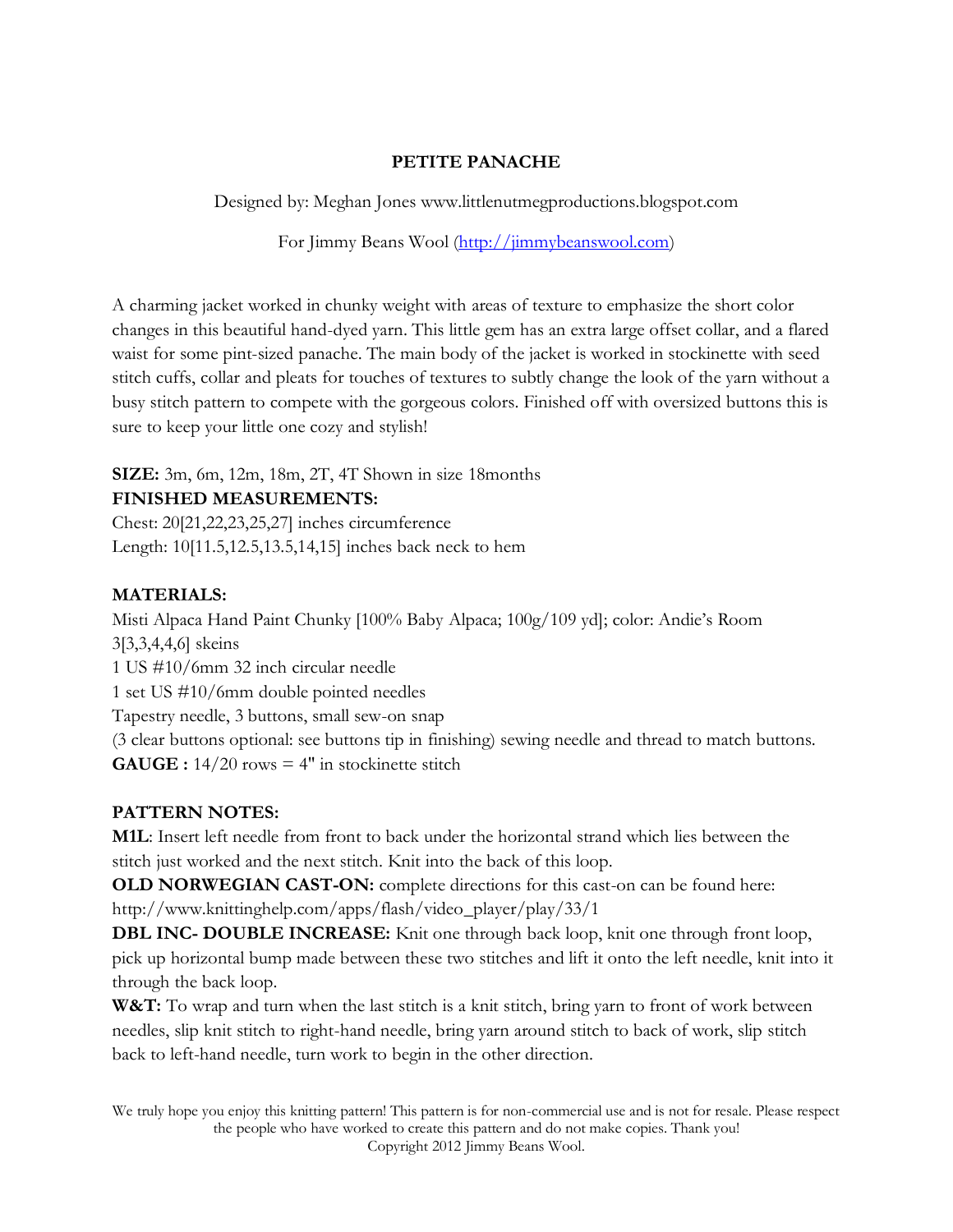To wrap and turn when the last stitch is a purl stitch, bring yarn to back of work between needles, slip purl stitch to right-hand needle, bring yarn around stitch to front of work, slip stitch back to left-hand needle, turn work to begin in the other direction.

**THREE ROW BUTTONHOLE:** A three row buttonhole is worked by a double yarn-over and a single decrease in the first row adding one stitch to the stitch count, slipping one yarn-over and dropping the second yarn-over in the second row decreasing one stitch from the stitch count, and lastly working the yarn over together with slipped stitch ladder from the previous row. This creates an extra large buttonhole for an oversized button.

### **CASTING-ON CASTING-OFF**

Credit Elizabeth Zimmerman

Cut yarn leaving 4-5 times as much yarn as the length of stitches to bind off. Working from right to left using a tapestry needle:

1: thread yarn as if to purl through two stitches,

2: then back as if to knit through first stitch; slip first stitch off.

Repeat these two steps until all stitches are bound off.

# **PATTERN:**

CO 143[147,165,173,193,203] sts using circular needle.

Row 1: Sl st, (K1, P1) x 70[72,81,85,95,100], K2

Row 2: Repeat Row 1

Row 3: Sl st, (K1, P1) x3[3,3,4,4,4],

K19[21,19,21,19,25], \*(P1, K1) x8[8,10,10,12,12], P1[1,1,1,1,1], K9[9,11,11,13,13], (P1, K1) x8[8,10,10,12,12], K8[8,10,10,12,12], (P1, K1) x8[8,10,10,12,12], P1[1,1,1,1,1], K9[9,11,11,13,13], P1, K1) x8[8,10,10,12,12], K18[20,18,20,20,24], (P1, K1) x3[3,3,4,4,4], K1 Row 4: Sl st, (K1, P1) x3[3,3,4,4,4], K1, P17[19,17,19,19,23], (K1, P1) x8[8,10,10,12,12], K1, P8[8,10,10,12,12], (P1, K1) x8[8,10,10,12,12], P9[9,11,11,13,13], (K1, P1) x8[8,10,10,12,12], K1, P8[8,10,10,12,12], (P1, K1) x8[8,10,10,12,12], P19[21,19,21,19,25], (K1, P1) x3[3,3,4,4,4], K2 Work Rows 3-4 until piece measures 3[3.5,4,4.5,4.5,4.5] inches from cast-on edge

# PLEATING ROWS

We truly hope you enjoy this knitting pattern! This pattern is for non-commercial use and is not for resale. Please respect the people who have worked to create this pattern and do not make copies. Thank you! Row 1: Sl st, (K1, P1) x3[3,3,4,4,4], K15[17,15,16,13,19],\*\* slip next 4[4,5,5,6,6] sts purlwise onto a DPN, slip next 4[4,5,5,6,6] purlwise onto a second DPN, fold the right side point of the second DPN left to touch work on the left circular needle. This should pleat the work. There are three needles holding stitches: two DPNs and the left side of the circular needle. \*Using the right side of the circular needle slip knitwise the 1st stitch from the 1st DPN which should be located in front of the other two needles, 1st stitch from the 2nd DPN in the middle and 1st stitch from the left circular needle at the back. Place all three of these stitches back onto the left circular needle and knit 3 together through the back loop\* Repeat from \* to\* 3[3,4,4,5,5] times, K1 stitch from left circular needle, slip next 4[4,5,5,6,6] sts purlwise onto a DPN, slip next 4[4,5,5,6,6] purlwise onto a second DPN, fold left tip of 2nd DPN to the right so it touches the right tip of the 1st DPN. There are three needles with stitches: the left side circular needle in the front, the 2nd DPN in the middle and

Copyright 2012 Jimmy Beans Wool.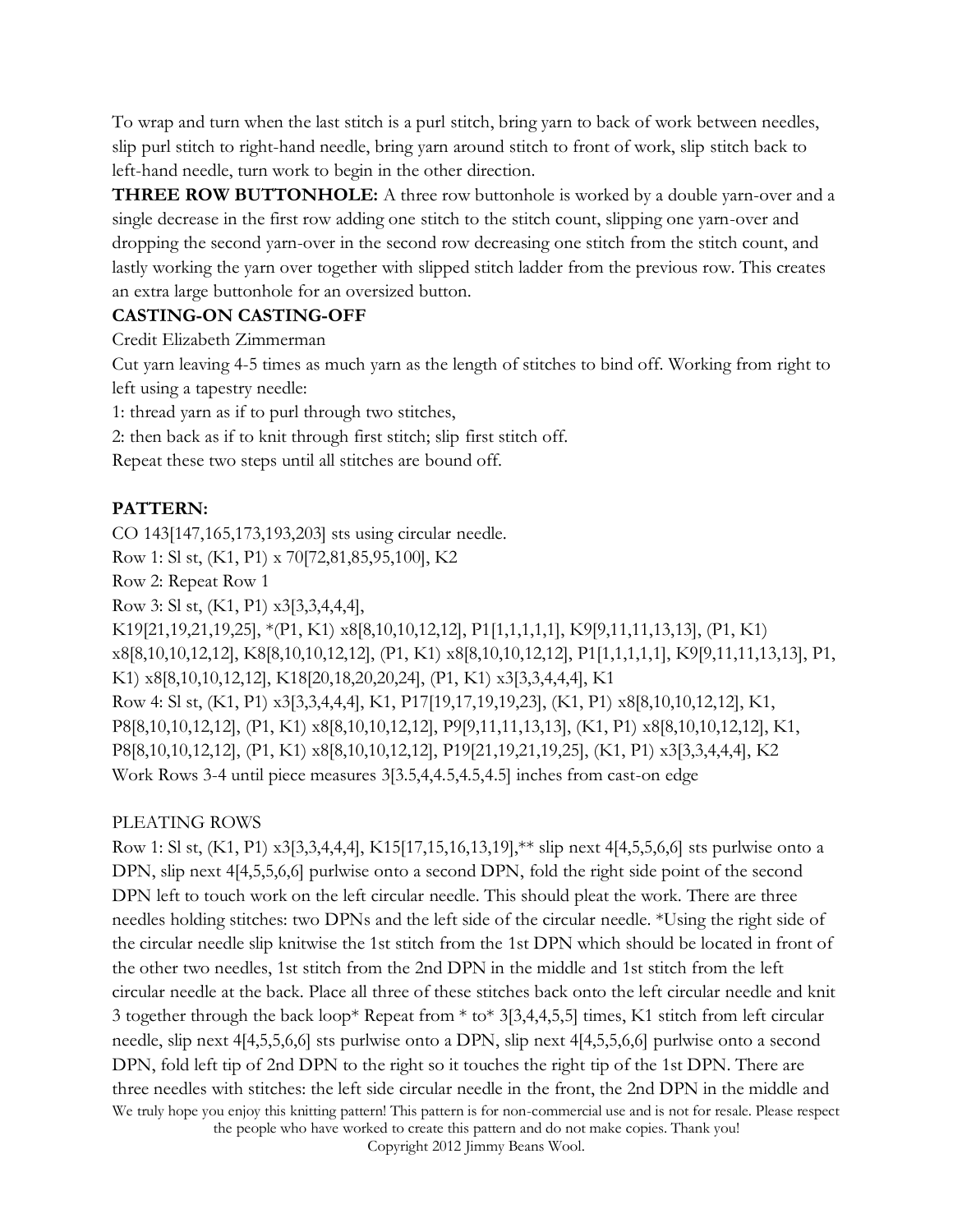the 1st DPN at the back. \*Using the right side of the circular needle slip knitwise the  $1<sup>st</sup>$  stitch from the left circular needle at the front, 1st stitch from the 2nd DPN in the middle and 1st stitch from the 1st DPN at the back. Place all three of these stitches back

onto the left circular needle and knit 3 together through the back loop\*. Repeat from  $*$  to\* 3[3,4,4,5,5] times\*\*. Repeat from \*\* to\*\* three times, K14[16,13,15,14,18], (P1, K1) x3[3,3,4,4,4], K1 (79[83,85,93,97,107]sts)

Row 2: sl st, (K1, P1) x3[3,3,4,4,4], K1, P63[67,69,73,77,87], (K1, P1) x3[3,3,4,4,4], K2

BUTTONHOLE ROWS see pattern notes

SIZES 3M, 6M, 12M

Row 3: Sl st, K1, P1, K1, yo, yo, K2TOG, P1, K64[68,70], (K1, P1) x3, K2 (80[84,86]sts,) Row 4: Sl st, (K1, P1) x3, K1, P64[68,70], K1, P1, K1, sl st wyib, drop one yarn-over, K1, P1, K2 (79[83,85]sts,)

Row 5: Sl st, K1, P1, K1, purl next stitch together with yarn ladder from slipped stitch in previous row, K1, P1, K1, K64[68,70], (K1, P1) x3, K2

SIZES 18M, 2T, 4T

Row 3: Sl st, (K1, P1) x2, yo, yo, P2TOG, K1, P1, K1, K73[77,87], (K1, P1) x4, K2 (94[98,108]sts) Row 4: Sl st, (K1, P1) x4, K1, P73[77,87], (K1, P1) x2, sl st wyib, drop one-yarn over (P1, K1) x2, K1 (93[97,107]sts)

Row 5: Sl st, (K1, P1) x2, knit next stitch together with yarn ladder left from slip stitch in previous row, (P1, K1) x2, K73[77,87], (K1, P1) x4, K2

# MAIN BODY

ALL SIZES

Row 6: Sl st, (K1, P1) x3[3,3,4,4,4], K1, P63[67,69,73,77,87], (K1, P1) x3[3,3,4,4,4], K2 Row 7: Sl st, (K1, P1) x3[3,3,4,4,4], K64[68,70,74,78,88], (K1, P1) x3[3,3,4,4,4], K2 Rows 8-13[17,19,19,21,23]: Repeat Rows 6-7 3[5,6,6,7,8] times Row 14[18,20,20,22,24]: Work Row 6 once more Rows 15-17[19-21,21-23,21-23,23-25,25-27]: Work Rows 3-5 once more Row 18[22,24,24,26,28]: Work Row 6 once more Cut yarn and leave all stitches on circular needle

#### RIGHT SLEEVE

We truly hope you enjoy this knitting pattern! This pattern is for non-commercial use and is not for resale. Please respect the people who have worked to create this pattern and do not make copies. Thank you! Copyright 2012 Jimmy Beans Wool. Using DPNs: CO16[18,22,24,26,28] using Old Norwegian cast-on or an equally stretchy cast-on. Join for knitting in the round and place marker to indicate beginning of row. Row 1: (K1, P1) x8[9,11,12,13,14] Row 2: (P1, K1) x8[9,11,12,13,14] Rows 3-10[10,10,10,12,12]: Repeat Rows 1-2 4[4,4,4,5,5] times Rows 11-13[11-13,11-13,11-13,13-15,13-15]: K to end of round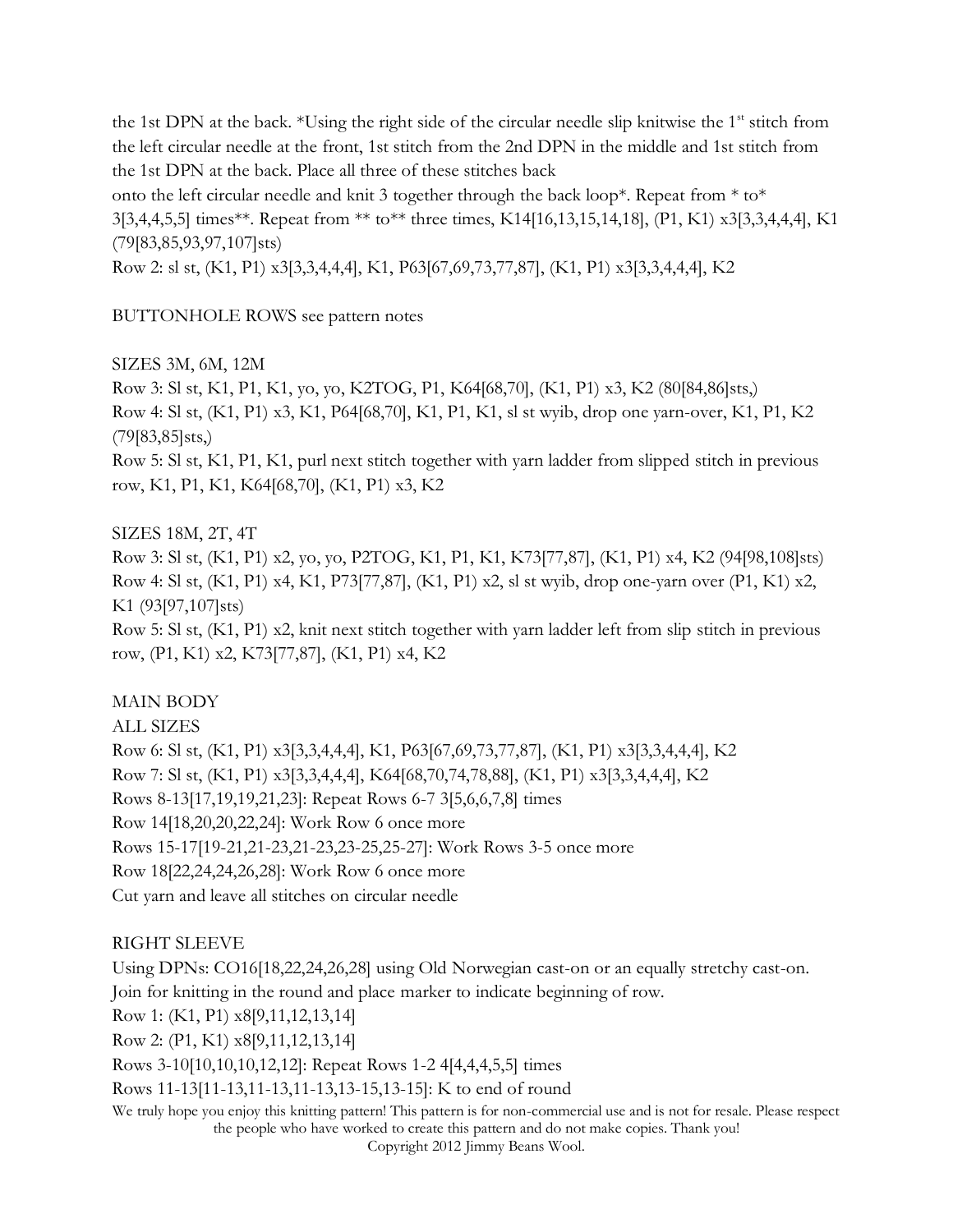Row 14[14,14,14,16,16]: K1, M1L, K to end of round (1 stitch increased) Rows 15-38[15-42,15-42,15-46,17-48,17-60]: Repeat Rows 11-14[11-14,11-14,11-14,13-16,13-16] 6[7,7,8,8,11] times (23[26,30,33,35,40]sts) Row 39[43,43,47,49,61]: K1, M1L, K to end of round (24[27,31,34,36,41]sts)

SIZE 6M Row 44: Repeat Row 43 (28sts)

# ALL SIZES

Rows 40[45,44-48,48-50,50-54,62-64]: K to end of round 1[0,5,3,5,3] times (24[28,31,34,36,41]sts) Remove marker. Knit two stitches. Using tapestry needle and spare yarn place last 4 worked stitches onto holder. Place remaining sleeve stitches onto a separate holder. Cut yarn leaving an 8-10 inch tail.

LEFT SLEEVE Work same as RIGHT SLEEVE

# JOINING SLEEVES AND MAIN BODY

Rejoin yarn to right side of main body Row 1: Sl st, (K1, P1) x3[3,3,4,4,4], K1, pm K12[13,13,14,15,17], pm, move next 4 sts onto a piece of scrap yarn to hold them. Using left circular needle arrange 20[24,27,30,32,37] sleeve stitches so that the 4 held stitches are directly above the held stitches from the main body. Knit across the sleeve stitches with active yarn, pm, K31[33,35,37,39,45]sts across the back of sweater, pm, move next 4 sts onto a piece of scrap yarn to hold them.

Using left circular needle arrange 20[24,27,30,32,37] sleeve stitches so that the 4 held stitches are directly above the held stitches from the main body. Knit across the sleeve stitches with active yarn, pm, K12[13,13,14,15,17], (K1, P1) x3[3,3,4,4,4], K2 (111[123,131,145,153,173]sts) Row 2: Sl st, (K1, P1) x3[3,3,4,4,4], K1, P95[107,115,125,133,153], (K1, P1) x3[3,3,4,4,4], K2

# SIZES 6M[12M,18M,2T, 4T]

Row 3: Sl st, (K1, P1) x3[3,4,4,4], K1, K to first marker, sm, K2TOG, K to 2sts before next marker, SSK, sm, K to next marker, sm, K2TOG, K to 2sts before next marker, SSK, K to next marker, K1, P1) x3[3,4,4,4], K2 (119[127,141,149,169]sts)

Row 4: Sl st, (K1, P1) x3[3,4,4,4], K1, P103[111,121,129,149], (K1, P1) x3[3,4,4,4], K2

# SIZES 2T[4T]

Rows 5-6: Repeat Rows 3-4 (145[165]sts)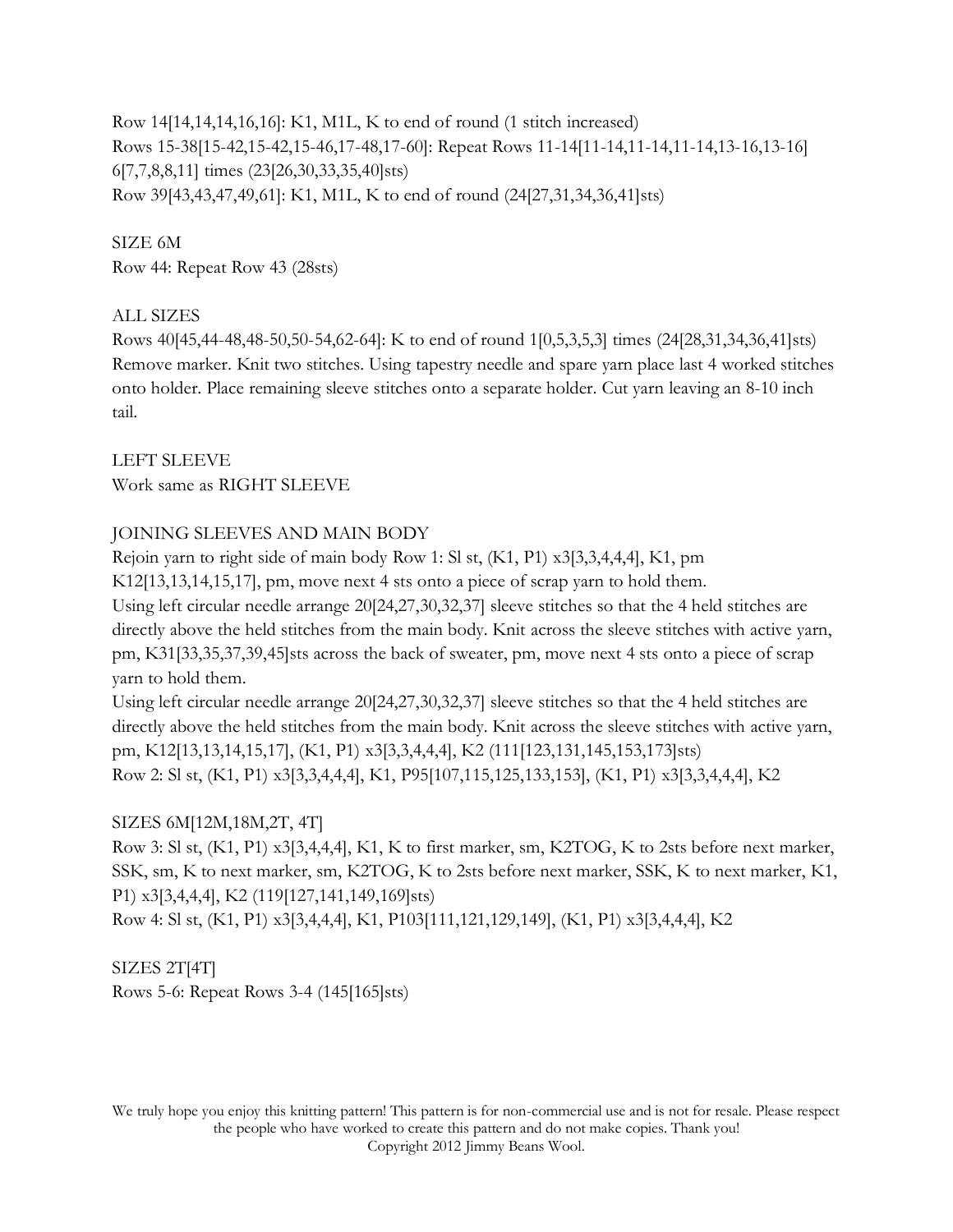#### ALL SIZES

Row 3[5,5,5,7,7]: Sl st, (K1, P1) x3[3,3,4,4,4], K1, sm, \*knit to 2sts before marker, K2TOG, sm, SSK\*. Repeat from \* to \* three times, knit to next marker, (K1, P1) x3[3,3,4,4,4], K2 (decreased 8 sts)

Row 4[6,6,6,8,8]: Sl st, (K1, P1) x3[3,3,4,4,4], K1, purl to last marker, (K1, P1) x3[3,3,4,4,4], K2 Rows 5-8[7-14,7-14,7-14,9-16,9-18]: Work Rows 3[5,5,5,7,7]-4[6,6,6,8,8]: 2[4,4,4,4,5] times (87[79,87,101,105,117]sts)

### BUTTONHOLE ROWS

# SIZES 3M[6M,12M]

Row 9[15,15]: Sl st, K1, P1, K1, yo, yo, K2TOG, P1, K1, \*Knit to 2sts before marker, K2TOG, sm,  $SSK*$  repeat from  $*$  to  $*$  three times, knit to next marker,  $(K1, P1)$  x3 (80[72,80]sts) Row 10[16,16]: Sl st, (K1, P1) x3, K1, P to last marker, (K1, P1) x3, K2, K1, P1, K1, sl st wyib, K1, P1, K2 (79[71,79]sts)

Row 11[17,17]: Sl st, K1, P1, K1, purl next stitch together with yarn ladder from slipped stitch in previous row, K1, P1, K1, sm, \*Knit to 2sts before marker, K2TOG, sm, SSK\*, repeat from \* to \* three times, knit to next marker,  $(K1, P1)$  x3  $(71[63, 71]$ sts)

# SIZES 18M[2T,4T]

Row 15[17,19]: Sl st, (K1, P1) x2, yo, yo, P2TOG, K1, P1, K1, sm, \*Knit to 2sts before marker, K2TOG, sm,  $SSK^*$ , repeat from  $*$  to  $*$  three times, knit to next marker,  $(K1, P1)$  x4, K2 (94[98,110]sts)

Row 16[18,20]: Sl st, (K1, P1) x4, K1, P to last marker, (K1, P1) x2, sl st wyib, (P1, K1) x2, K1 (93[97,109]sts)

Row 17[19,21]: Sl st, (K1, P1) x2, knit next stitch together with yarn ladder left from slip stitch in previous row,  $(P1, K1)$  x2, sm, \*knit to 2sts before marker, K2TOG, sm, SSK\*, repeat from \* to \* three times, knit to next marker,  $(K1, P1)$  x4,  $K2$   $(85[89, 101]$ sts)

# ALL SIZES

Row 12[18,18,18,20,22]: Sl st, (K1, P1) x3[3,3,4,4,4], K1, P to last marker, (K1, P1) x3[3,3,4,4,4], K2

# SIZES 3M,12M,18M,2T,4T

Row 13[19,19,21,23]: Sl st, (K1, P1) x3[3,3,4,4,4], K1, sm, \*Knit to 2sts before marker, K2TOG, sm,  $SSK^*$ , repeat from  $*$  to  $*$  three times, knit to next marker,  $(K1, P1)$  x3[3,4,4,4], K2 (63[63,77,81,93]sts) Row 14[20,20,22,24]:Sl st, (K1, P1) x3[3,3,4,4,4], K1, Purl to last marker, (K1, P1) x3[3,4,4,4], K2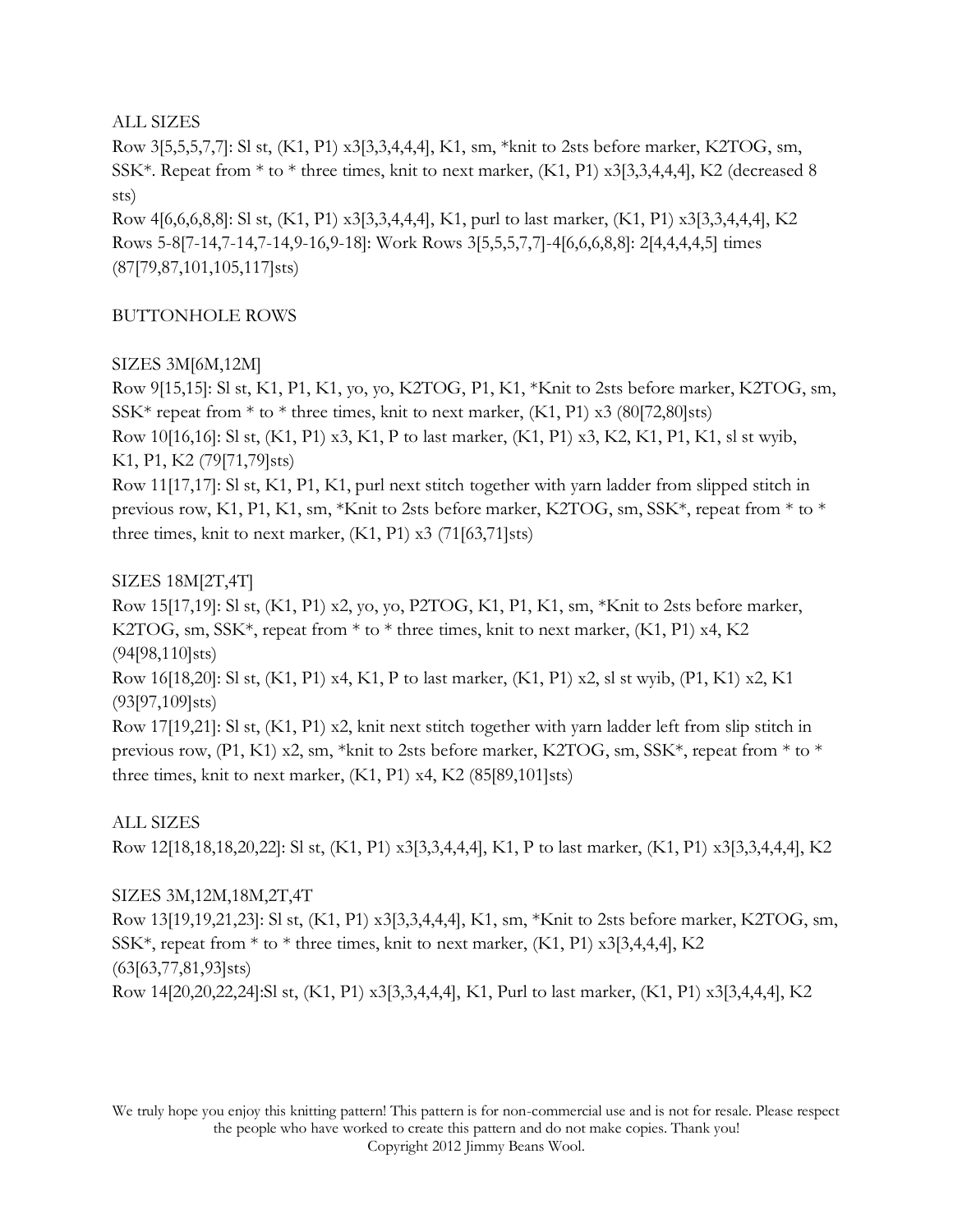### ALL SIZES

Row 15[19,21,21,23,25]: BO 8[8,8,10,10,10], remove marker \*knit to 2sts before marker, K2TOG, sm, SSK\* repeat from \* to \* three times, knit to next marker, (K1, P1) x3[3,3,4,4,4], K2 (47[47,47,59,63,75]sts) Row 16[20,22,22,24,26]: BO 8[8,8,10,10,10], remove marker, P38[38,38,48,52,64] (39,[39,39,49,53,65]sts) Row 17[21,23,23,25,27]: BO 1, \*Knit to 2sts before marker, K2TOG, sm, SSK\* repeat from \* to \* three times, knit to end of row (30[30,30,40,44,56]sts) Row 18[22,24,24,26,28]: BO 1, P28[28,28,38,42,54] (29[29,29,39,43,55]sts)

# SIZE 6M

Row 23: \*Knit to 2sts before marker, K2TOG, sm, SSK\* repeat from \* to \* three times, knit to end of row (21sts) Row 24: P21

### SIZES 3M[12M,18M,2T,4T]

Row 19[25,25,27,29]: BO 1 st, \*Knit to 2sts before marker, K2TOG, sm, SSK\* repeat from \* to \* three times, knit to end of row (20[20,30,34,46]sts) Row 20[26,26,28,30]: BO 1st, P18[18,28,32,44] (19[19,29,33,45]sts)

### SIZE 4T

Row 31: \*Knit to 2sts before marker, K2TOG, sm, SSK\* repeat from \* to \* three times, knit to end of row

#### ALL SIZES

BO all stitches, cut yarn.

# COLLAR

Pickup and knit 41[41,43,55,59,63] sts around the neck edge starting at the inside left edge and working from inside to outside. Work 9[9,9,11,11,11] across front BO edge as follows: 2[2,2,2,3,3] into front shaping BO stitches, 2[2,3,6,6,7] into top sleeve stitches, 1 into corner where work turns for neck, 13[13,13,15,17,19] across back neck, 1 into corner where work turns to front, 2[2,3,6,6,7] into top sleeve stitches, 2[2,2,2,3,3] into front neck shaping and 9[9,9,11,11,11] across front BO edge.

Row 1: (K1, P1) x6[6,7,9,10,10], K1, place removeable marker around next st and leave it on left needle, (P1, K1) x7[7,6,8,8,10], place removeable marker around next st and leave it on left needle, (P1, K1) x7[7,8,10,11,11]

Row 2: (K1, P1) to 1 st before marked stitch, K1, dbl incr into marked stitch, (K1, P1) to 1 st before marked st, K1, dbl incr into marked stitch, (K1, P1) to last stitch, K1 (45[45,47,59,63,67]sts) Row 3: \*Work in seed stitch to marked stitch, dbl inc\* repeat from \* to \* once more, work in seed stitch to end. (4sts increased)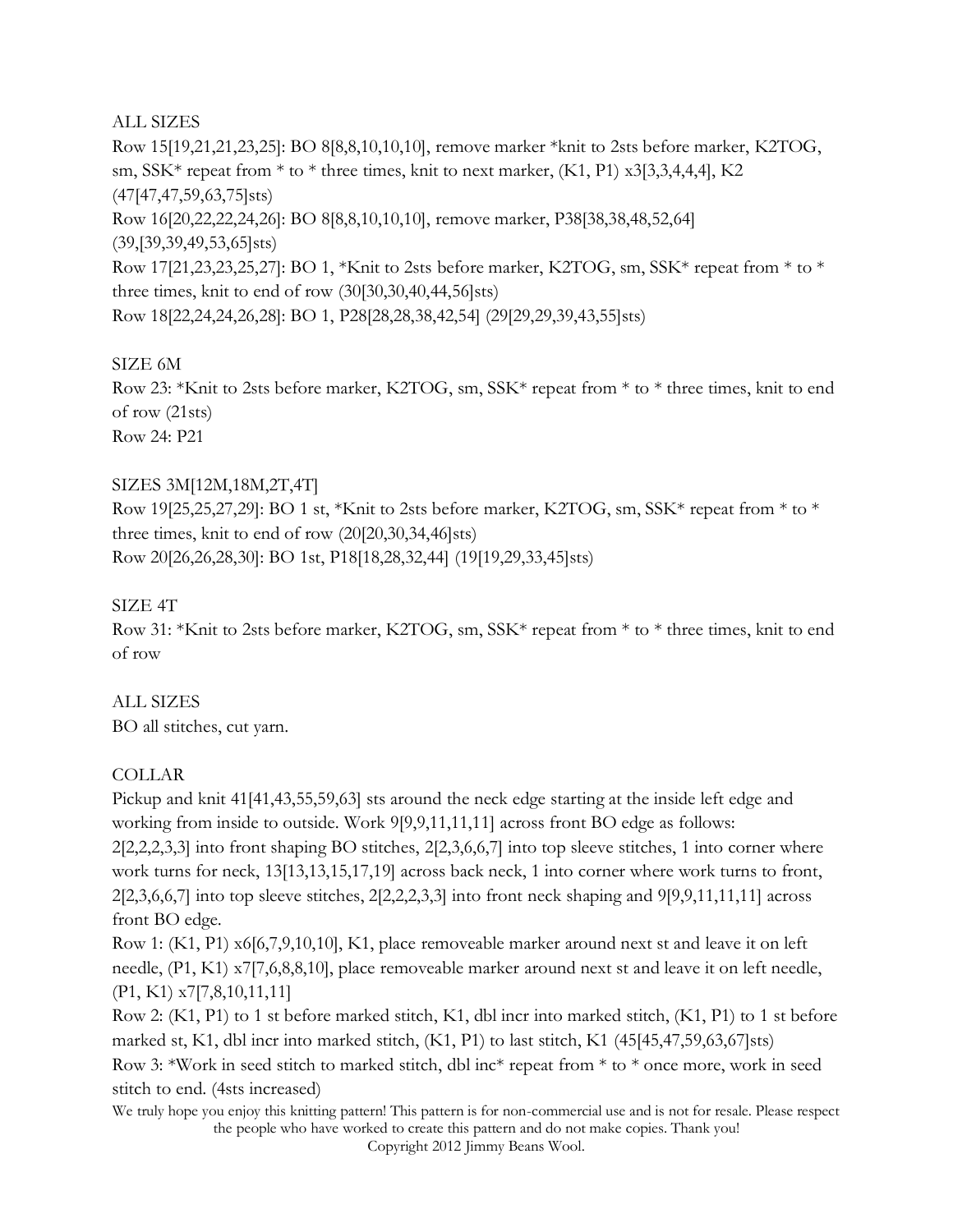Row 4: (K1, P1) to last stitch, K1 Rows 5-10[10,10,12,12,12]: Work Rows 3-4 3[3,3,4,4,4] times (61[61,63,79,83,87]sts) Row 11[11,11,13,13,13]: (K1, P1) x9, w&t Row 12[12,12,14,14,14]: (P1, K1) x9 Row 13[13,13,15,15,15]: (K1, P1) x8, w&t Row 14[14,14,16,16,16]: (P1, K1) x8 Row 15[15,15,17,17,17]: (K1, P1) x7, w&t Row 16[16,16,18,18,18]: (P1, K1) x7 Row 17[17,17,19,19,19]: (K1, P1) x6, w&t Row 18[18,18,20,20,20]: (P1, K1) x6 Row 19[19,19,21,21,21]: (K1, P1) x5, w&t Row 20[20,20,22,22,22]: (P1, K1) x5 Row 21[21,21,23,23,23]: (K1, P1) x4, w&t Row 22[22,22,24,24,24]: (P1, K1) x4 Row 23[23,23,25,25,25]: (K1, P1) x30[30,31,39,41,43], picking up wraps and knitting them together with the stitch they were wrapped around through the back loop, K1 Rows 24[24,24,26,26,26]-36[36,36,38,38]: Work Row11[11,11,13,13,13]- Row23[23,23,25,25,25], once more Row 37[37,37,39,39,39]: (K1, P1) x30[30,31,39,41,43], K1

### SIZES 3M, 6M, 12M

BO all stitches using the casting-on casting-off method found in the pattern notes, remove stitch markers.

#### SIZE 18M

Row 38: (K1, P1) x39, K1

BO all stitches using the casting-on casting-off method found in the pattern notes, remove stitch markers.

#### SIZES 2T[4T]

Row 40: \*Work in seed stitch to marked stitch, dbl inc\* repeat from \* to \* once more, work in seed stitch to end. (87[91]sts)

Row 41: (K1, P1) x43[45], K1

Row 42: (K1, P1) x43[45], K1

BO all stitches using the casting-on casting-off method found in the pattern notes, remove stitch markers.

#### FINISHING

Using Tapestry needle work in all loose ends; graft underarms of sleeves together using Kitchener's stitch.